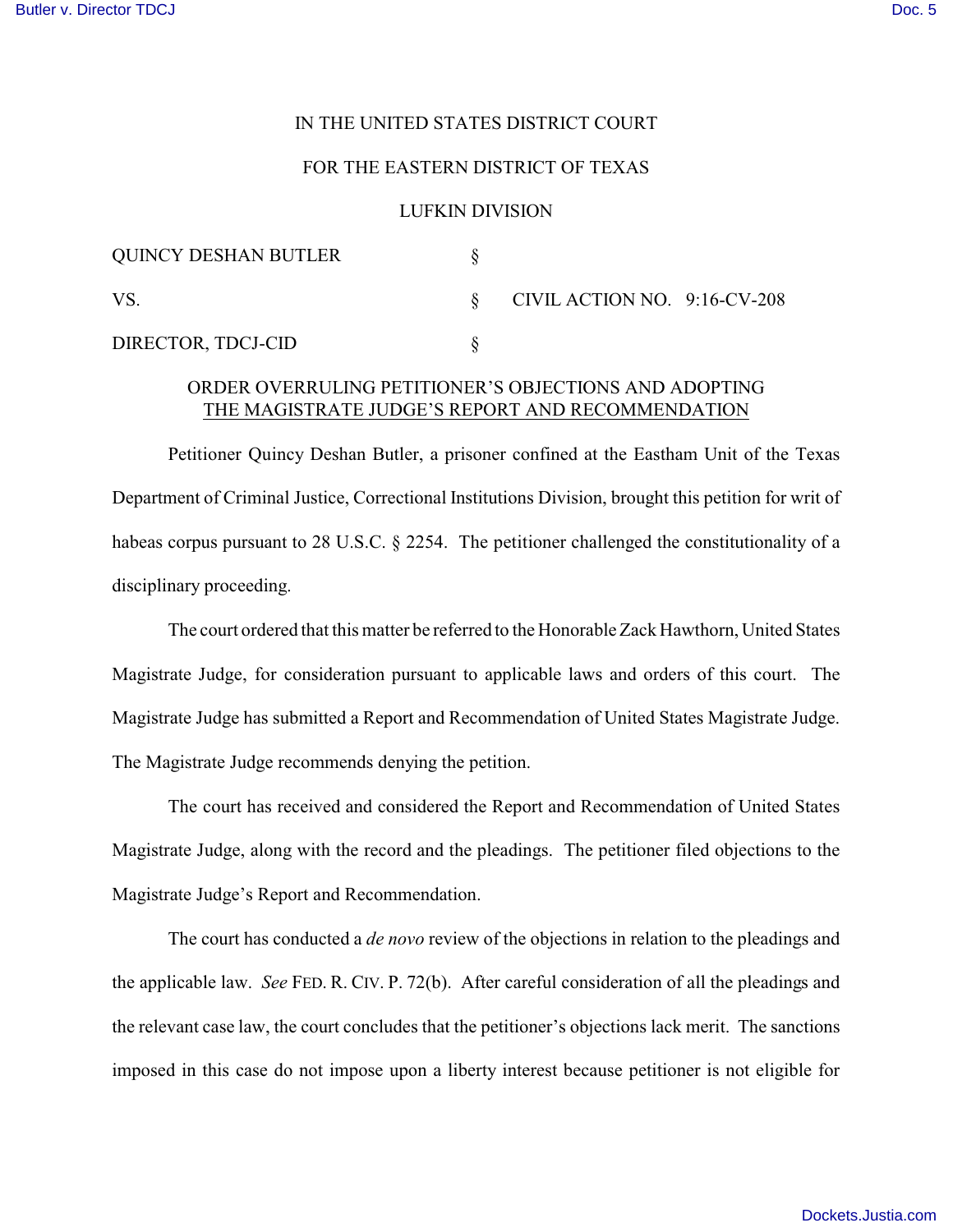mandatory supervision. *Sandin v. Conner*, 515 U.S. 472, 483-84 (1995). Petitioner contends that he is in custody pursuant to two judgments, and he is eligible for mandatory supervision for one of his convictions. Petitioner contends the other conviction is currently on appeal, and he will be eligible for mandatorysupervision if that conviction is reversed. However, regardless of the eventual outcome of the appeal, this petition lacks merit because petitioner is currently ineligible for release on mandatory supervision.

In this case, the petitioner is not entitled to the issuance of a certificate of appealability. An appeal from a judgment denying federal habeas corpus relief may not proceed unless a judge issues a certificate of appealability. *See* 28 U.S.C. § 2253; FED.R.APP.P. 22(b). The standard for granting a certificate of appealability, like that for granting a certificate of probable cause to appeal under prior law, requires the petitioner to make a substantial showing of the denial of a federal constitutional right. *See Slack v. McDaniel*, 529 U.S. 473, 483-84 (2000); *Elizalde v. Dretke*, 362 F.3d 323, 328 (5th Cir. 2004); *see also Barefoot v. Estelle*, 463 U.S. 880, 893 (1982). In making that substantial showing, the petitioner need not establish that he should prevail on the merits. Rather, he must demonstrate that the issues are subject to debate among jurists of reason, that a court could resolve the issues in a different manner, or that the questions presented are worthy of encouragement to proceed further. *See Slack*, 529 U.S. at 483-84; *Avila v. Quarterman*, 560 F.3d 299, 304 (5th Cir. 2009). If the petition was denied on procedural grounds, the petitioner must show that jurists of reason would find it debatable: (1) whether the petition raises a valid claim of the denial of a constitutional right, and (2) whether the district court was correct in its procedural ruling. *Slack*, 529 U.S. at 484; *Elizalde*, 362 F.3d at 328. Any doubt regarding whether to grant a certificate of